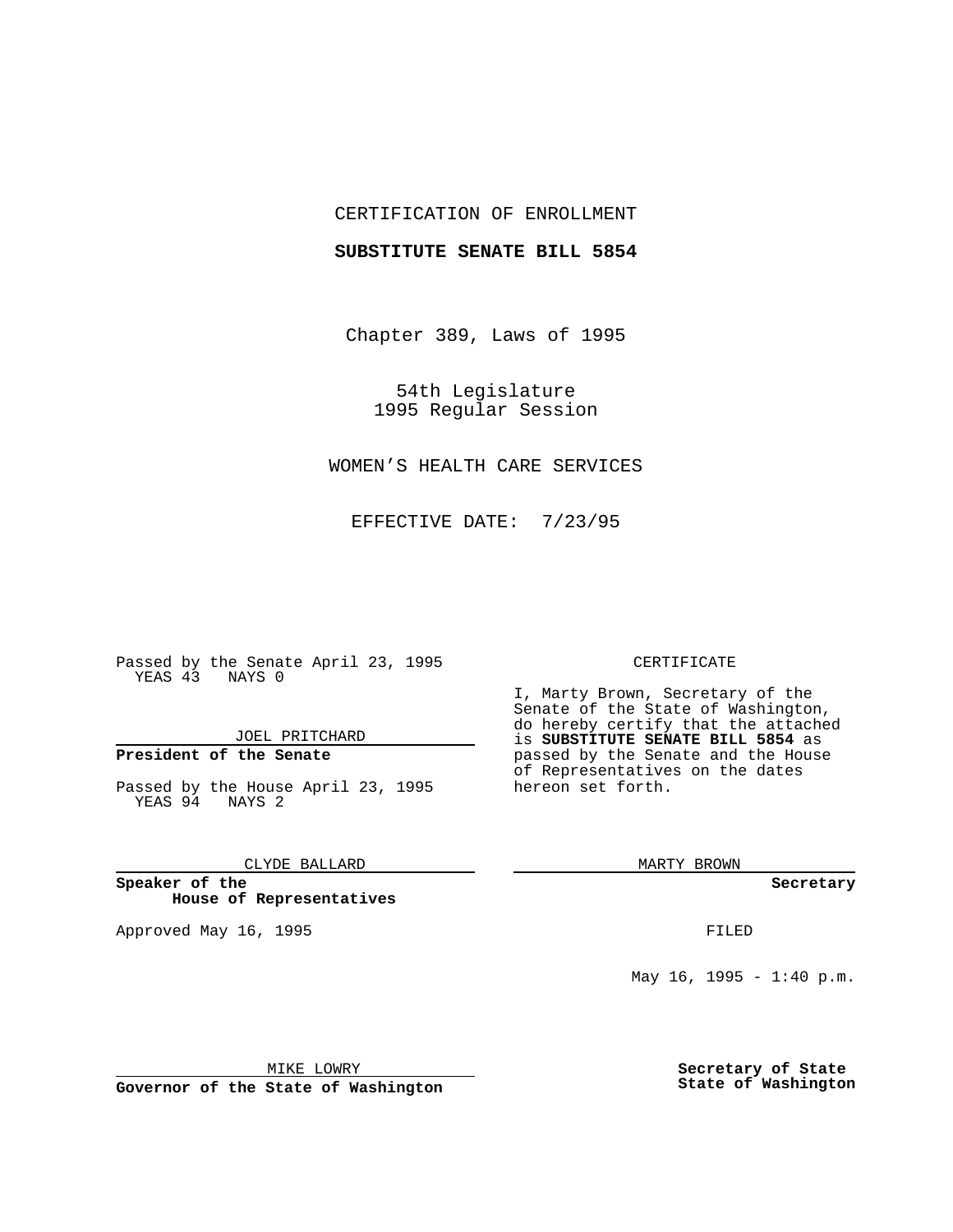## **SUBSTITUTE SENATE BILL 5854** \_\_\_\_\_\_\_\_\_\_\_\_\_\_\_\_\_\_\_\_\_\_\_\_\_\_\_\_\_\_\_\_\_\_\_\_\_\_\_\_\_\_\_\_\_\_\_

\_\_\_\_\_\_\_\_\_\_\_\_\_\_\_\_\_\_\_\_\_\_\_\_\_\_\_\_\_\_\_\_\_\_\_\_\_\_\_\_\_\_\_\_\_\_\_

AS RECOMMENDED BY CONFERENCE COMMITTEE

Passed Legislature - 1995 Regular Session

#### **State of Washington 54th Legislature 1995 Regular Session**

**By** Senate Committee on Health & Long-Term Care (originally sponsored by Senators Haugen, Spanel, Wood, Prentice, Winsley, Rasmussen, Hale, Kohl, McCaslin, Fairley, Long, Loveland, Franklin, Roach, Moyer, Quigley, McAuliffe, Drew and Wojahn)

Read first time 03/01/95.

 AN ACT Relating to women's health care; and adding a new section to chapter 48.42 RCW.

BE IT ENACTED BY THE LEGISLATURE OF THE STATE OF WASHINGTON:

 NEW SECTION. **Sec. 1.** A new section is added to chapter 48.42 RCW to read as follows:

 (1) For purposes of this section, health care carriers includes disability insurers regulated under chapter 48.20 or 48.21 RCW, health care services contractors regulated under chapter 48.44 RCW, health maintenance organizations regulated under chapter 48.46 RCW, plans operating under the health care authority under chapter 41.05 RCW, the state health insurance pool operating under chapter 48.41 RCW, and insuring entities regulated under chapter 48.43 RCW.

 (2) For purposes of this section and consistent with their lawful scopes of practice, types of health care practitioners that provide women's health care services shall include, but need not be limited by a health care carrier to, the following: Any generally recognized medical specialty of practitioners licensed under chapter 18.57 or 18.71 RCW who provides women's health care services; practitioners licensed under chapters 18.57A and 18.71A RCW when providing women's